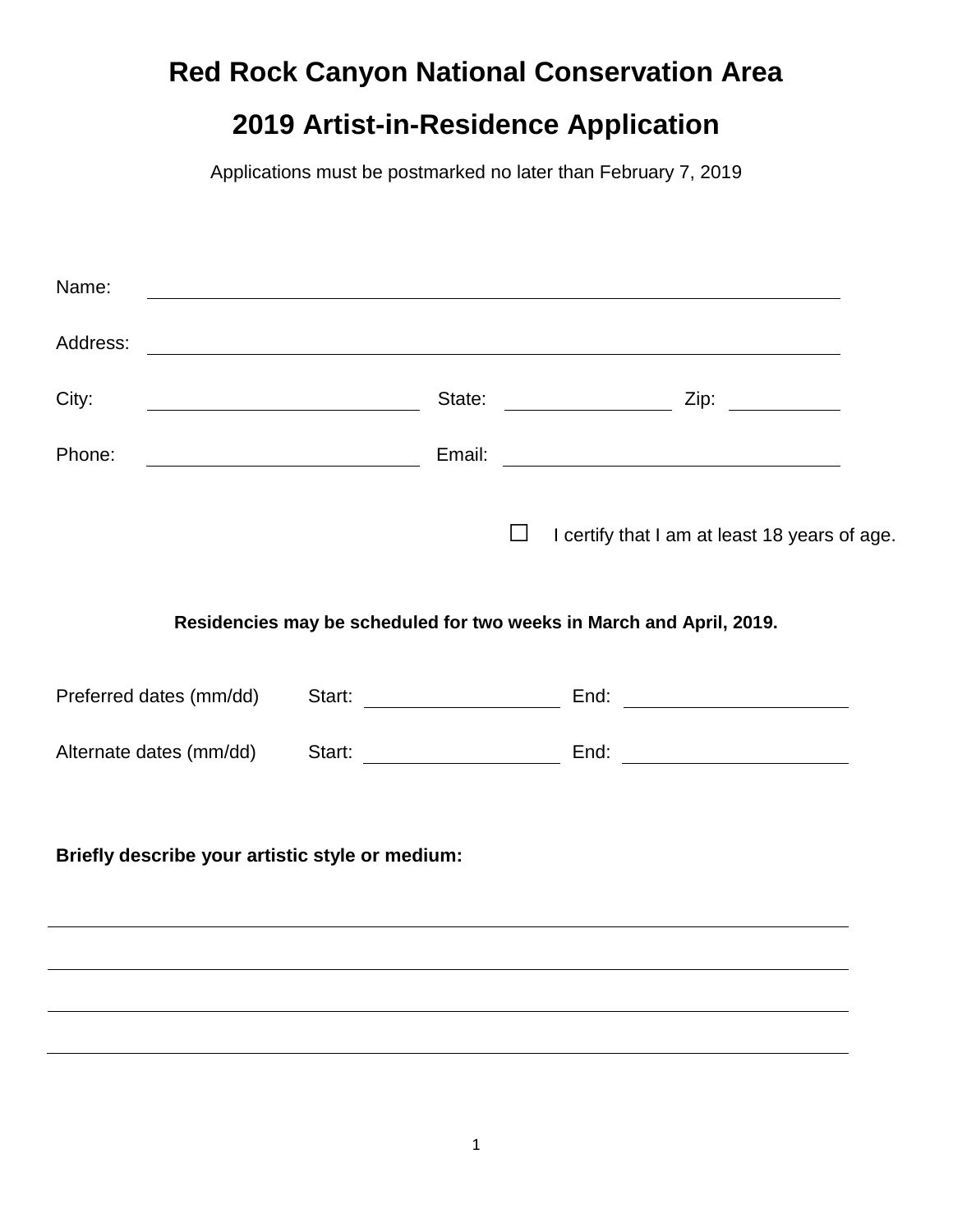





# *2019 Program Application*

Few urban landscapes share as complex a relationship with wilderness as the Las Vegas Valley in southern Nevada. Bordering on Lake Mead to the east, Sloan Canyon to the south, Red Rock Canyon and the Spring Mountains to the west and northwest, and the Desert National Wildlife Refuge to the north, the Las Vegas Valley is home to nearly two million people surrounded by over ten million acres of national public lands. Red Rock Canyon National Conservation Area offers unparalleled access to southern Nevada's wild Mojave Desert, and a unique perspective on the history of human settlement in Las Vegas, from petroglyphs dating from prehistory to present-day suburban sprawl.

Residencies at Red Rock Canyon may be scheduled for two weeks in March and April, 2019. Artists will receive a \$1,000 stipend for creating at least one piece of original artwork and leading a community engagement program. Created works will be featured in an exhibition at Red Rock Canyon's visitor center from May through June 2019.

The Red Rock Canyon Artist-in-Residence program is offered by the Southern Nevada Conservancy and the Bureau of Land Management (BLM). Red Rock Canyon is one of the National Conservation Lands units administered by the BLM which encompasses 198,000 acres at the southern end of the Spring Mountains in southern Nevada. Each year, over one million people travel to enjoy Red Rock Canyon's wilderness, hiking trails, rock climbing, and LEED gold certified visitor center, which are located just thirty minutes west of the iconic Las Vegas strip.

## *Applications must be postmarked no later than February 7, 2019. Applicants will be notified of a decision by February 28, 2019.*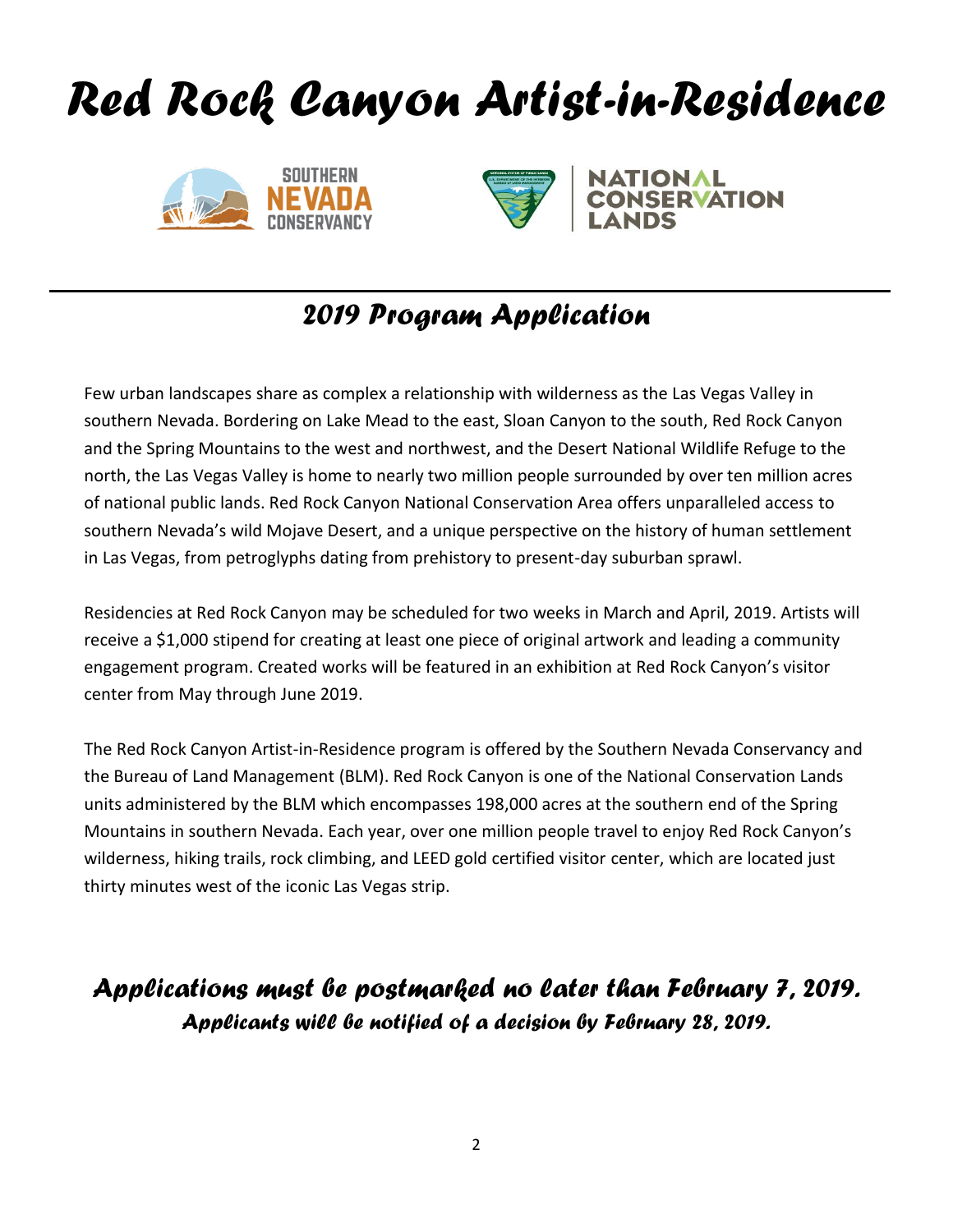#### *Accommodations:*

Red Rock Canyon National Conservation Area encompasses a vast undeveloped wilderness where, aside from a visitor center, there are no permanent structures. Resident artists are encouraged to spend at least part of their time at the Red Rock Canyon campground, but will otherwise be commuting to the residency site.\* Local area artists are encouraged to apply. Artists will have access to a small library and office at the visitor center with some storage space for materials and supplies.

#### *Eligibility:*

Anyone working in the field of fine arts (including but not limited to painters, photographers, sculptors, poets, printmakers) are invited to apply for residencies at Red Rock Canyon. Applicants must be at least 18 years of age and a United States resident, and must apply within the deadline period. Selection is based solely on merit, without regard to sex, race, creed, religion, national origin, employer, or physical ability (see "Applicants with Disabilities" section below).

#### *Selection:*

A panel of arts professionals, community partners, and BLM staff will select between one and three participants for the 2019 residency season. Artists will be notified of the panel's decision no later than February 28, 2019.

#### *Stipend:*

Artists will be awarded a \$1,000 stipend upon completion of their residencies.

\* The Red Rock Canyon Artist-in-Residence program does not provide on-site living accommodations. Applicants living out-of-state must explain how they will secure housing and transportation for themselves during their residencies.

Artists are encouraged to stay at the Red Rock Canyon Campground.

#### *Volunteer Agreement:*

Artists will agree to be official BLM Volunteers for the duration of their residencies and must sign and abide by the official BLM Volunteer Agreement. Resident artists will be protected by a level of insurance appropriate to the BLM Volunteer Agreement (DOI Form 1114-4).

#### *Other Responsibilities:*

Resident artists must abide by all local, state, and federal laws, including all BLM rules and regulations, during their residencies. Any artist's residency may be cancelled immediately for inappropriate behavior, serious disregard for safety, or failure to comply with BLM regulations. Participants are encouraged to promote appropriate site etiquette and Leave-No-Trace principles while acting as representatives of Red Rock Canyon.

#### *Applicants with Disabilities:*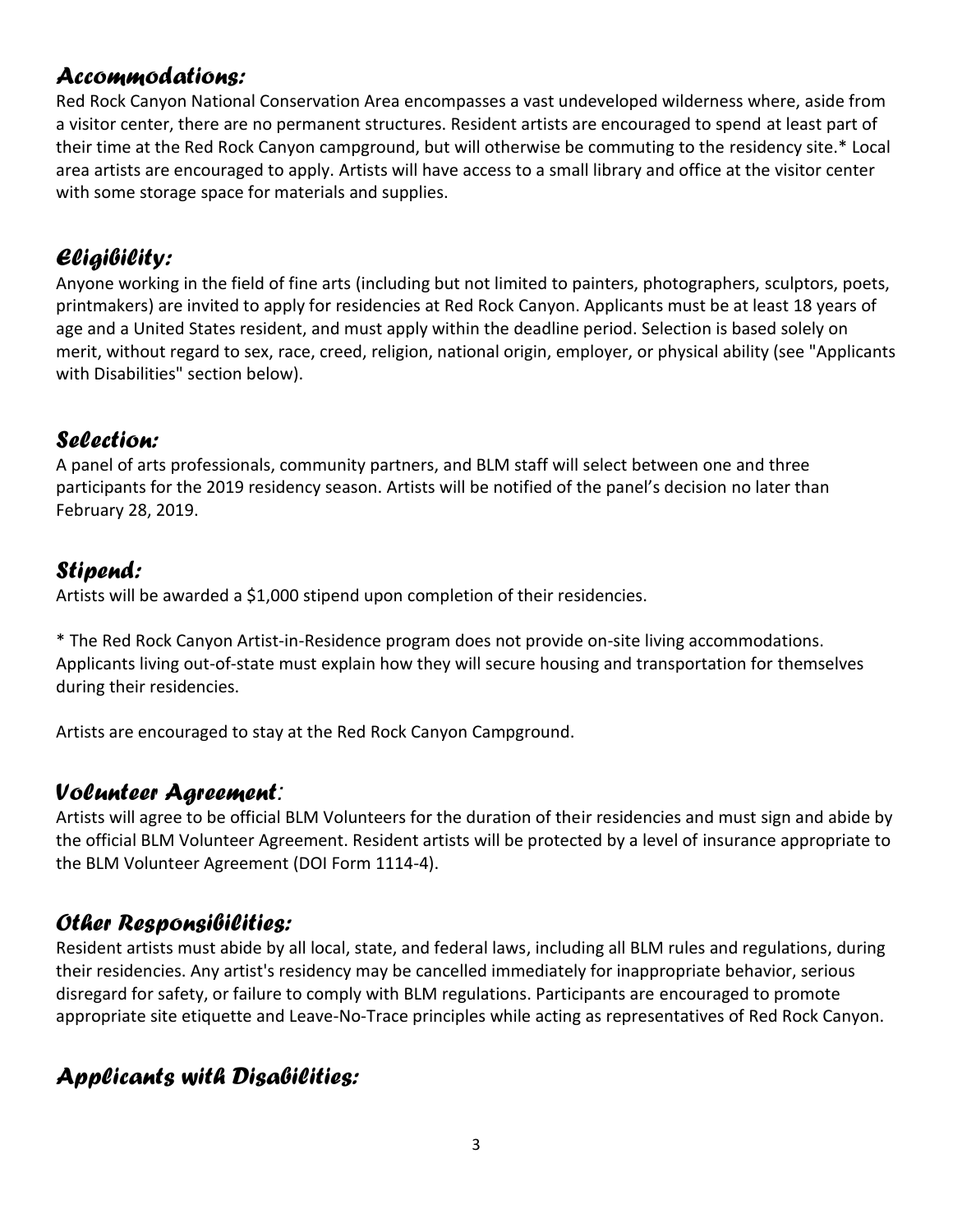While accommodations corresponding to Americans with Disabilities Act (ADA) standards may be unavailable throughout Red Rock Canyon, the residency site features areas, including the visitor center, that are accessible by people with disabilities. Program staff will make every effort to accommodate participants who are disabled.

#### *Licensing & Publication:*

Artists agree to grant the Southern Nevada Conservancy a royalty-free, non-exclusive license in perpetuity to reproduce images of artwork created for this program in promotional print materials, electronic publication formats, or for any other purpose. When the artist reproduces their work for his or her own purposes, publication information must likewise include the language: "This artwork was produced under the Red Rock Canyon Artist-in-Residence Program."

### *Project Proposal:*

Applicants must submit a proposal for a community engagement project to be completed during their residencies. A limited budget for materials and supplies is available for projects such as guided sketching and painting hikes, public workshops, community arts projects, collaborative works, presentations, lectures, performances, and screenings at the Red Rock Canyon visitor center. Applicants are encouraged to be creative and develop a proposal that reflects their unique interests and artistic practice that will offer members of the public a new perspective on Red Rock Canyon.

*Please limit your response to 250 words or less.*

#### *Sample Artwork Guidelines:*

Please submit 6 different visual images from the past three years and up to 2 videos with combined runtimes no longer than four minutes on CD/DVD or USB drive (images in JPEG file format at 300 dpi, not to exceed 1 MB in file size, videos as MP4 or AVI). You may provide a URL to view online content.

Please use your last name and image number in the file name (for example: JoeSmith Image01.jpg). Please note that submissions of online content must be organized into a separate folder or presentation for this application in order to be eligible for consideration.

In addition, please include an identification sheet with relevant information (title, medium, date, etc.,) that will aid in the evaluation of your work. Digital submissions must also be accompanied by a separate identification sheet.

### *Application Questionnaire:*

Applications must include responses to the following questions:

- 1. Why are you interested in an AIR residency at Red Rock Canyon NCA?
- 2. How will a residency at Red Rock Canyon NCA benefit your artistic practice?
- 3. Red Rock Canyon NCA is a part of the National Landscape Conservation System, a program administered by the BLM that encompasses 248 million acres of land, rivers, and trails. How will your artwork contribute to the public's understanding and appreciation of these places?

*Please limit each response to 350 words or less.*